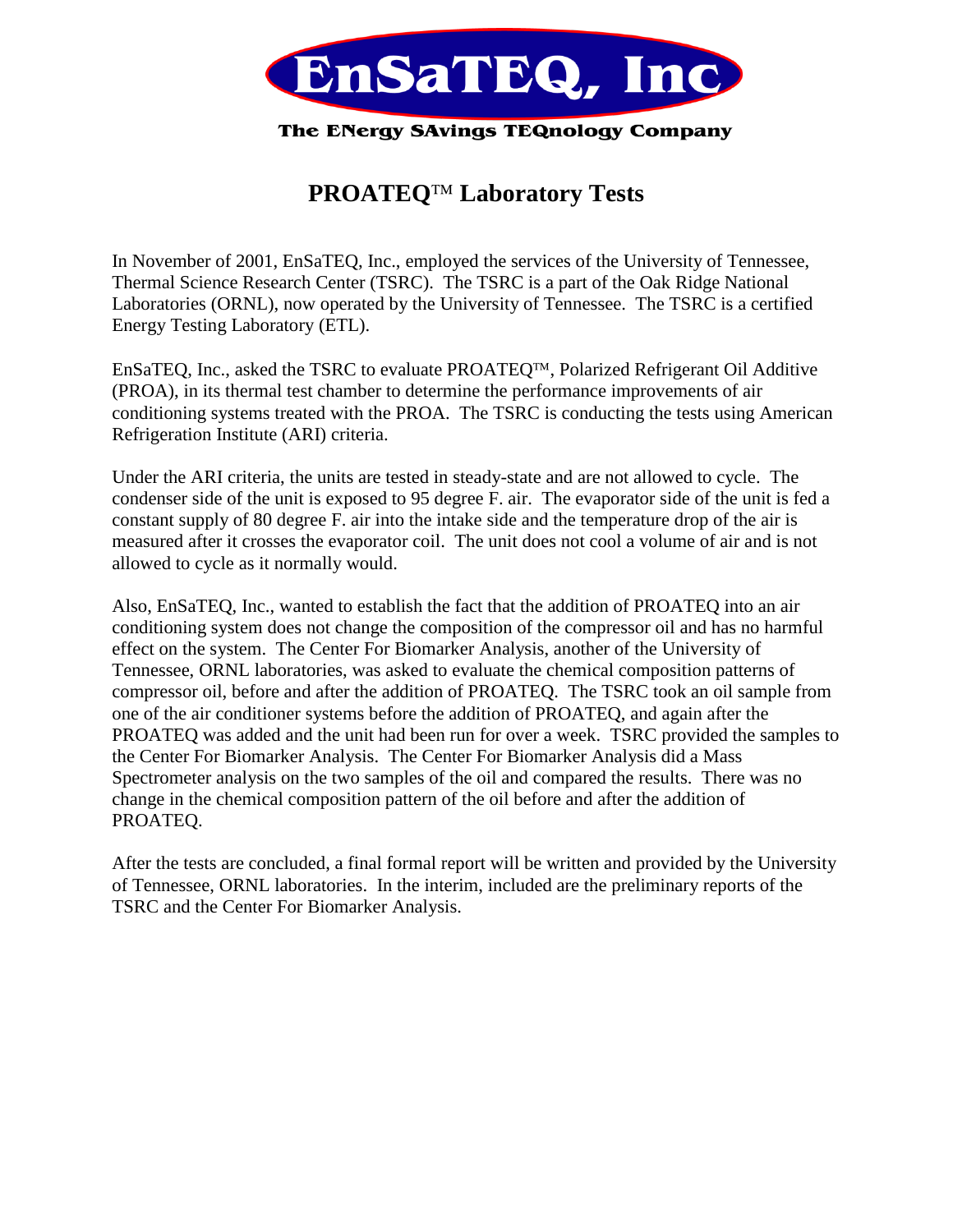

Thermal Science Research Center 10521 Research Drive Suite 300 Knoxville, TN 37932 (865) 974-8429 FAX (865) 974-8389

April 30, 2002

Doyle Meyers EnSaTEQ Inc. Woodville, AL 35776

Dear Doyle,

Please find enclosed a synopsis of the testing we performed on the GE Zoneline 5000 heat pump and the Whirlpool air conditioner. Please call with any questions.

Truly Yours,

Ron Domitrovic Del 20

Cc: W.S. Johnson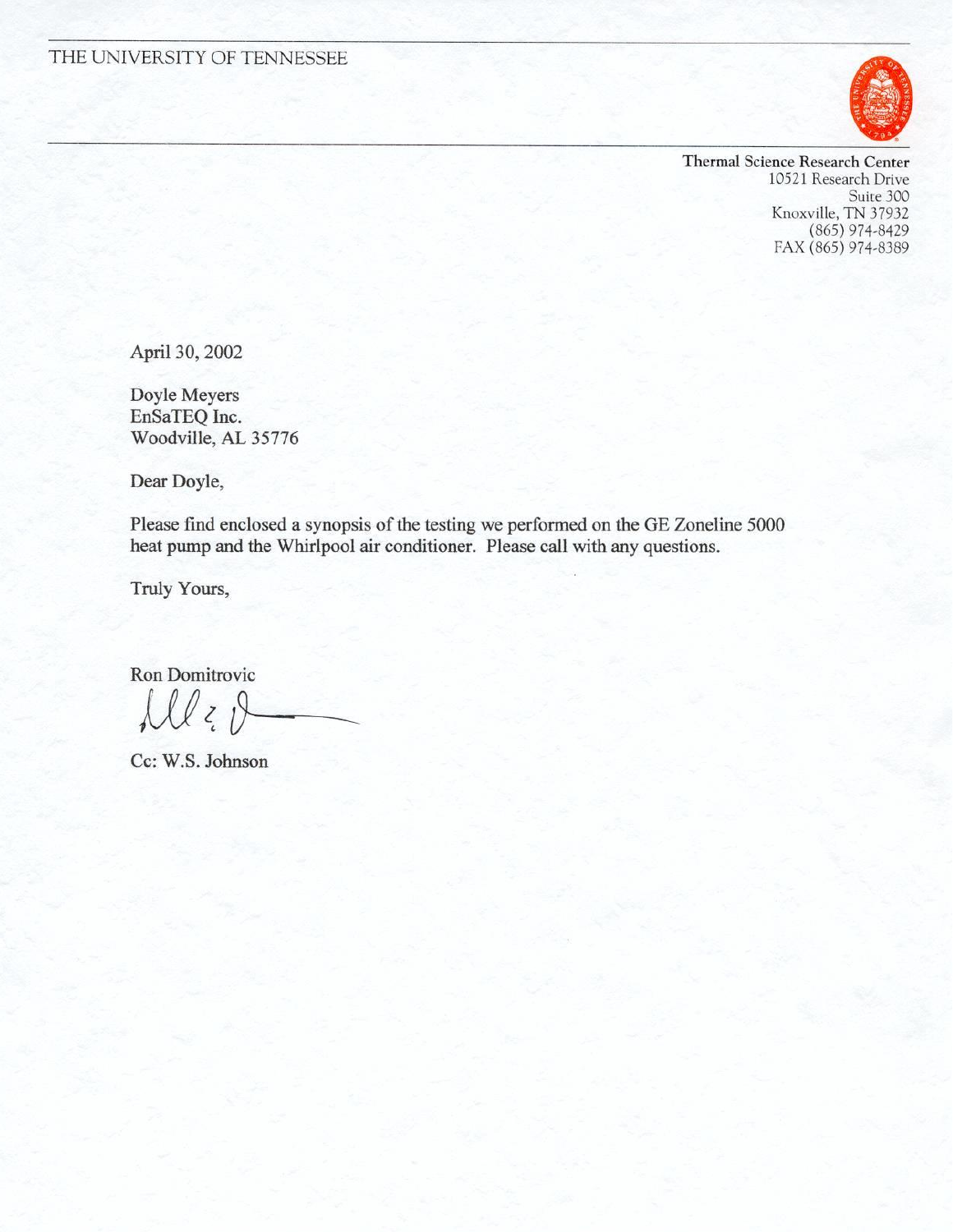

**Synopsis of Testing for EnSaTEO Inc.—Unit #1** Thermal Science Research Center -as performed at the Department of Mechanical Engineering University of Tennessee, Knoxville

Prepared by: Ron Domitrovic  $R \nabla$ .

Model : General Electric Zoneline 5000 heat pump Model #: AZC512DBV1 Serial #: aa860076 Nominal capacity: 1-ton Rated heating capacity: 11,800 Btu/hr Rated heating COP: 2.7 Rated cooling capacity: 12,200 Btu/hr Rated cooling EER: 8.7 Refrigerant charge: 40.9 oz R-22 Oil charge: 500 cc (mineral)

Thermal Science Research Center 10521 Research Drive Suite 300 Knoxville, TN 37932  $(865)$  974-8429 FAX (865) 974-8389

The above described General Electric heat pump was tested at two cooling and one heating condition prior to and after the injection of the Proateq refrigerant oil additive. The unit was installed in a two-room psychrometric testing chamber where indoor and outdoor temperature and humidity conditions were simulated in the steady-state.

At initial setup, a 10cc oil sample was taken from the compressor to serve as a baseline for comparison. The heat pump was instrumented with two pressure transducers—one each at the compressor suction and discharge, and six thermocouples—compressor suction, compressor discharge, outdoor coil inlet, indoor supply air, indoor return air and outdoor exhaust air. Mercury thermometers were used to measure drybulb and wet-bulb temperatures in the indoor return and supply air streams. Indoor supply air was routed through a 100 square inch square duct, approximately 6 feet long, which had an averaging pitot tube array attached to its end to measure air velocity. From this measure, air mass flow rate was calculated. With all instrumentation connected the unit was recharged with 10 cc of fresh oil and 40.9 oz of R-22.

Baseline testing was performed at three points by running the heat pump in the steady state and drawing data for approximately 15 minutes. The three test conditions are as follows:

| Heating:    | <b>OUTDOOR</b><br><b>INDOOR</b> | 47°F DB / 43°F WB<br>70°F DB / 60°F WB |
|-------------|---------------------------------|----------------------------------------|
| Cooling #1: | <b>OUTDOOR</b><br><b>INDOOR</b> | 80°F DB / <50%RH<br>80°F DB / 67°F WB  |
| Cooling #2: | <b>OUTDOOR</b><br><b>INDOOR</b> | 95°F DB / <50% RH<br>80°F DB / 67°F WB |

Baseline capacity and efficiency results are as follows:

Heating: Capacity: 12,335 Btu/hr Power draw: 1,308 Watts COP: 2.77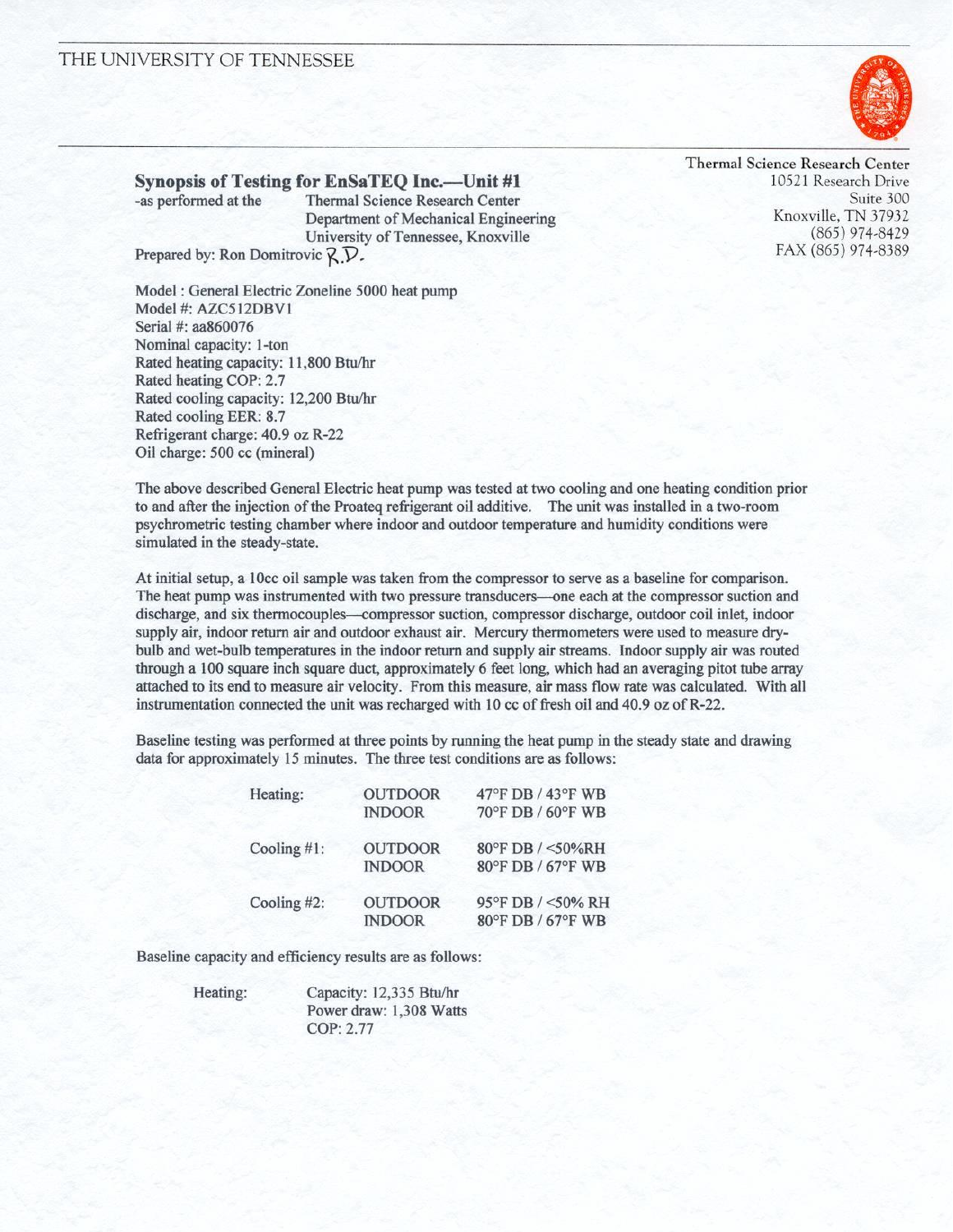

| Cooling $#1$ : | Capacity: 14,506 Btu/hr<br>Power draw: 1,288 Watts<br>COP: 3.3 (EER: 11.26) | Thermal Science Research Center<br>10521 Research Drive<br>Suite 300<br>Knoxville, TN 37932 |
|----------------|-----------------------------------------------------------------------------|---------------------------------------------------------------------------------------------|
| Cooling $#2$ : | Capacity: 13,833 Btu/hr<br>Power draw: 1,450 Watts<br>COP: 2.79 (EER: 9.5)  | $(865)$ 974-8429<br>FAX (865) 974-8389                                                      |

After baseline testing was completed, the heat pump was run in the cooling mode at condition #1 until the unit was comfortably with in the steady-state, at which point 1.5 oz of Proateq refrigerant oil additive was injected into the suction line service port. Data was collected throughout this process; Figure 1 shows a chart of indoor supply air temperature and compressor suction pressure during ~four hours surrounding the Proateq injection. The green line indicates the time of injection. Over the first 2-3 hours after injection the supply air temperature droped from a pre-injection value of ~56.7°F to as post injection value of ~55.6, a decrease of  $1.1^{\circ}$ F. There is a measured drop in suction pressure of approximately 1.2 psi, which roughly corresponds to a decrease in evaporator temperature by 1°F.

The decrease in supply air temperature was accompanied by a corresponding decrease in the supply air wet-bulb temperature, and an approximate four percent decrease in compressor power consumption. Cooling capacity increased by approximately four percent, collectively, with the decrease in power consumption, raising the COP by ~eight percent.

Comprehensive testing was not completed in this round of experimentation, but it is continuing on a second test unit. Continuing results will be reported as they are available.



#### Figure 1--PROATEQ Injection